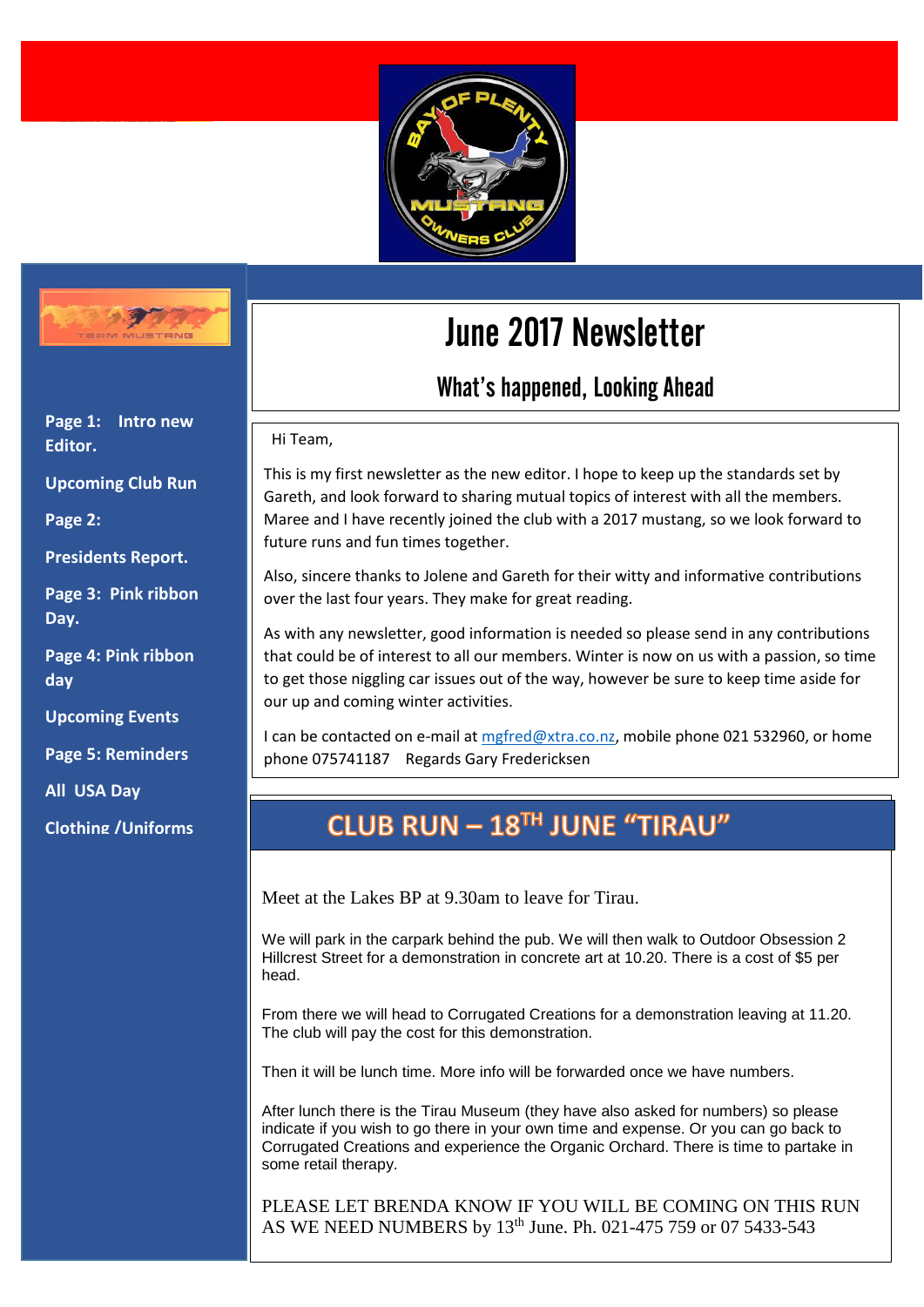#### **Presidents Report**



It is hard to believe that we are a month into the new club year time is certainly galloping by.

Welcome to our newest members, we have had two more members join up in the last couple of months taking our membership tally up to the mid-nineties. Despite losing a couple due to the sale of cars the club is still growing just like the popularity of the iconic Mustang. Don't you see the latest generation Mustang everywhere these days? It is awesome to see people out driving their pride and joy on a regular basis even if it is just to go grocery shopping.

The May club run was a huge success with a good turnout of club cars and awesome participation from all that attended the day. A healthy sum was donated to the Pink Ribbon Foundation as a result, the donation made exceeded all expectations topping off a great day, face it wear else could you have seen a group of car guys dressed in bras and tutus! A big thank you to Gillian and Vanessa for the hard work organising and running a very fun day.

We do have a good line up of club runs planned for the next few months so check out the "*What's On"* part of this edition and keep an eye on our Facebook page events calendar for updates.

Just a reminder that the \$50 membership subscriptions are now due, please use your surname as a reference if you are going to make payment online or at the BNZ bank, account BOP Mustang Owners Club 02 0372 0186053 00.

We still have a vacancy for the Secretary/Treasurer role, this is a great chance to get more involved with your club. If you fancy giving this position a go give Duncan or myself a call, we would be happy to hear from you.

Planning for All USA day is about to get underway, please keep Sunday 19 November free, an event of this type takes a lot of organising and needs plenty of hands to make successful. Gate volunteers and judges are always welcomed but if you are keen to help out more we can find you a task to help out.

Happy cruising, see you on club Sunday.

David Thomson

## **EXTREME AUTOMOTIVE 56 2ND AVE** TAURANGA

Now have back in stock the Front and Rear shocks for 64-73 Mustang.

They are the Gabriel [Arvin] shocks from USA.

Front part number is 82104 1964 TO 1967 Mustang

Rear part number is 81270 1964 TO 1973 Mustang.

We only have limited stocks so be quick if you are after some.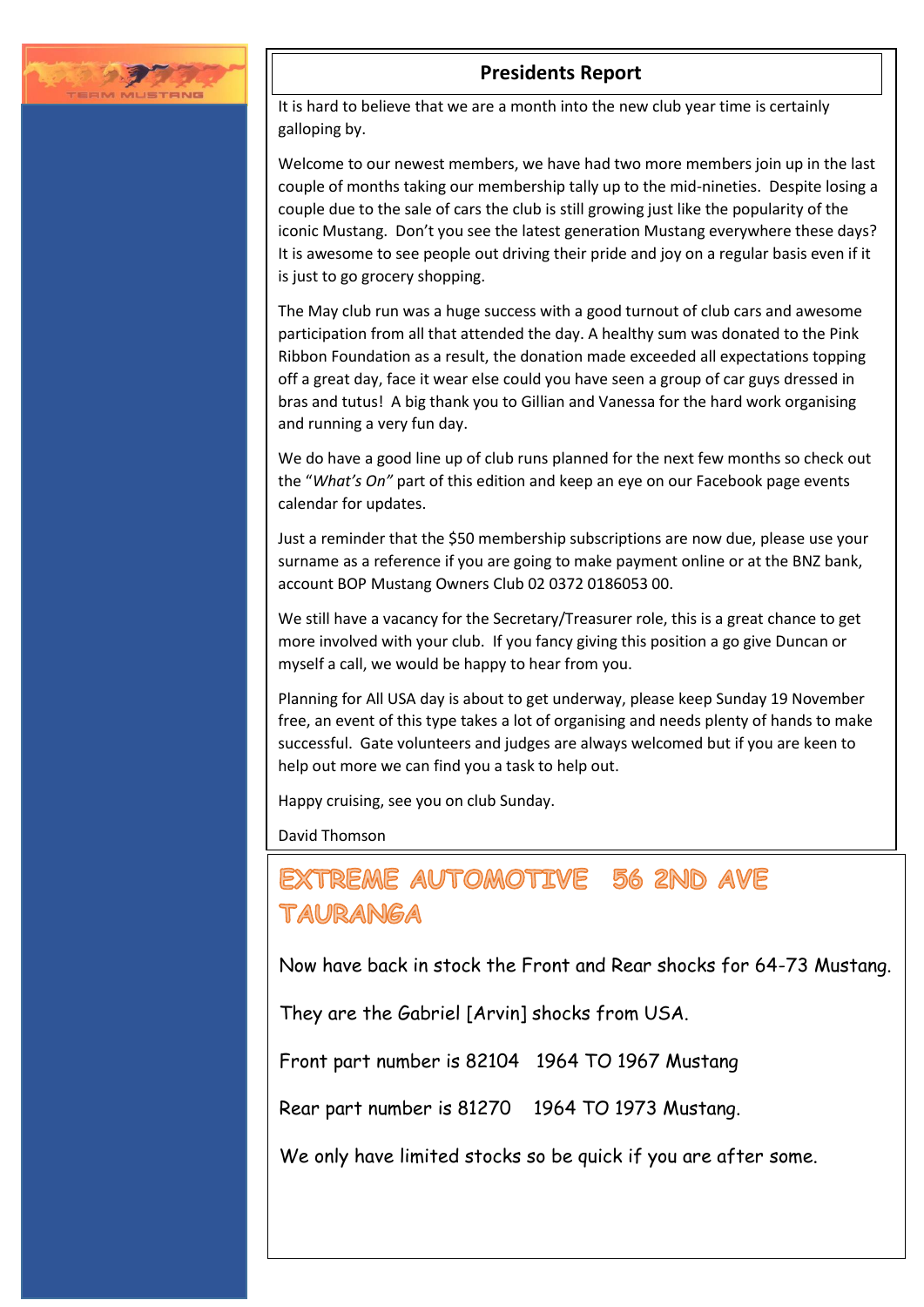

## PINK RIBBON FUNDRAISER

#### **Pink Ribbon Fundraiser**

Breast Cancer Run 21 May 2017

17 cars met at The Lakes on a beautiful day for a run in the Mustangs. BP was overrun with a herd of Mustangs and their mad pinked up mustang owners, with the exception of one bright yellow car which did not live up to the horsepower expectations, but it was for a good cause so the Suzuki was an honorary Mustang for the day.

After a briefing from David, we were under starters orders departing at minute intervals with the aim of using the clues picked up along the way to solve the word puzzle. Two members, no names mentioned (you know who Grant and Gareth $\circledcirc$ ) really were in a race to the finish however I am not sure they followed all of the run sheet directions, may have been a few corners cut here and there. After collecting all the clues for the mystery word and meeting up in Mt Maunganui, everyone was focussed on solving the puzzle once solved the quickest team to text the word "Brassiere" was the winner.

After a nervous few minutes waiting for the last car to arrive, yes someone did manage to get lost, we then cruised on to our lunch venue The Black Sheep at Whakamarama. During the luncheon the winner of the puzzle run was announced, Vicki and Grant narrowly beat out Gareth, Jolene and Brenda to win the prize.

Next it was time for an all male lingerie fashion line up, parading the decorated bras. Our winner was Gareth Rogerson sporting a very intricately decorated pink model to match his pink Tutu. Well done to all the guys who took part you all looked and did fabulous darlings, a great effort by all.

Best dressed man" was awarded to John Hepburn and Duncan Counsel was runner up. Best dressed woman went to Debra Coombes, Sandie Sperling was runner up. Best dressed couple went to Vicki and Grant Robb. Best presented and decorated car chosen by the team at The Black Sheep was awarded to Duncan and Lisa Counsel for their 1969 Mach1. We also can't forget the beautiful young girls that looked amazing in their pink finery.

The petrol voucher went to John Hepburn. Karen Windsor and Tom Palmer won the VTNZ WOF voucher.

Denis and Felicity somehow in their hometown managed to get lost, not once but twice earning them the dipstick award.

We would like to thank our sponsors of the day, Omokoroa Pharmacy, Swann Insurance, The Black Sheep Café, VTNZ as well as Debra and Graham for donating a bottle of wine.

A big thank you to all for your efforts supporting this successful fundraising event. A total of \$316.40 was raised on the day for the Breast Cancer Foundation NZ, Pink Ribbon Breakfast campaign. We would also like to thank club members although not able to join in on the day but have donated money. For those that were not able to attend the run but would also like to contribute, a donation can be made by visiting the Pink Ribbon Breakfast website page:

<https://pinkribbonbreakfast.co.nz/page/bopmustangownersclubshostpage>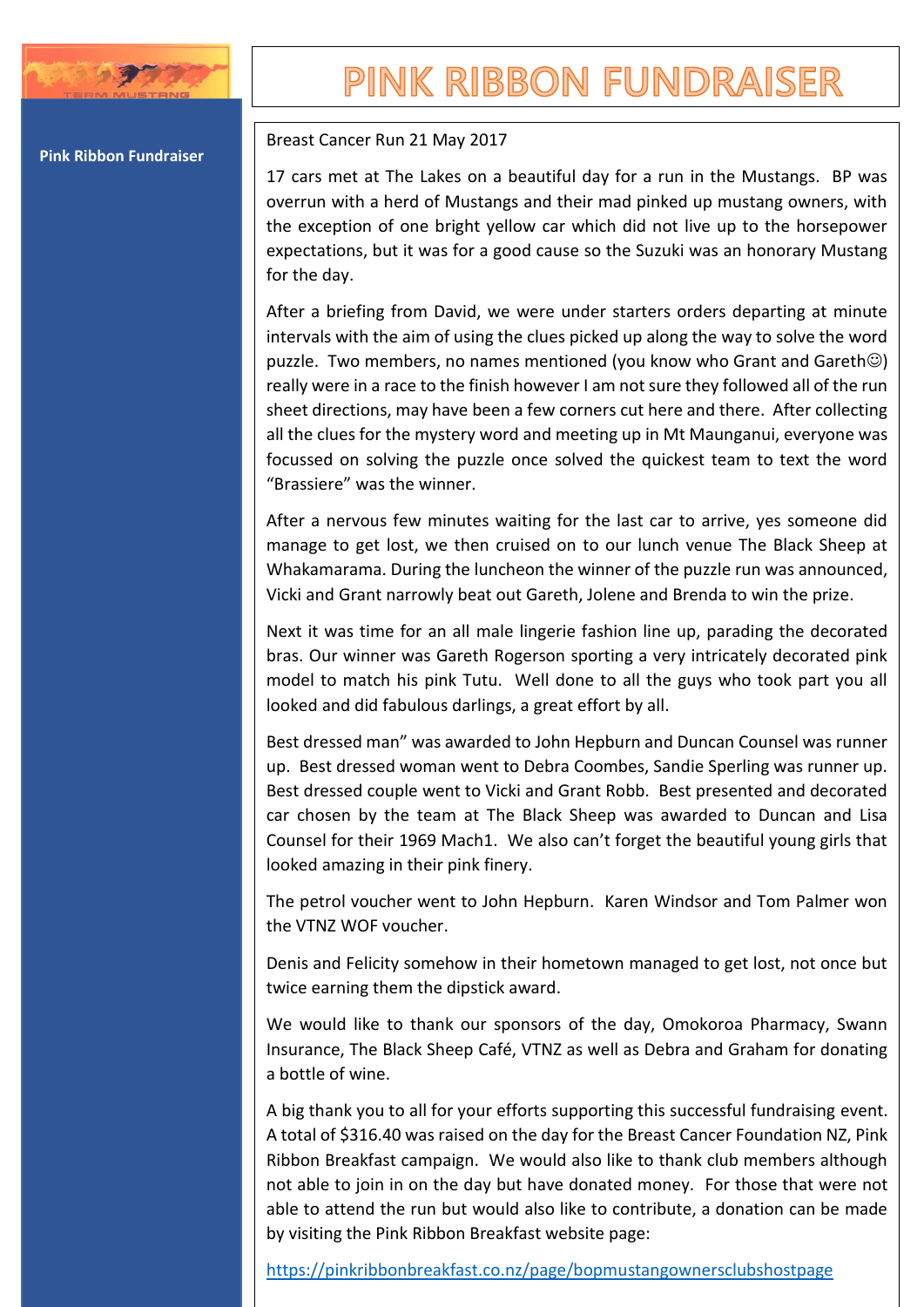

**Photos Pink Ribbon Day**

## PHOTO'S PINK RIBBON DAY











# **What's Happening**

| When        | <b>What</b>                                                                                                                    | <b>Who/Where</b>                                                  |
|-------------|--------------------------------------------------------------------------------------------------------------------------------|-------------------------------------------------------------------|
| 18 June     | Club Run Tirau. Need to know if<br>you can come along by 13 <sup>h</sup> July<br>Contact Brenda details above.                 | Meet at BP Taurikau 9.30<br>am                                    |
| 25 June     | Bay Rodders Automotive Swap<br>Meet. We will all meet outside<br>Mitsubishi on Cameron Rd at<br>8.30am and we can go together. | Spring St Car Park Bld<br>Durham St Tauranga.<br>$9.00 - 2.00$ pm |
| 30 June     | Drivers Bar Cruise Night.                                                                                                      | 11 <sup>th</sup> Ave Plaza, Tauranga<br>6.30pm                    |
| $16th$ July | Drift Kartz Racing. Rotorua<br>More info to follow.                                                                            | Dave Flett                                                        |

**Extreme Automotive** 

**Parts Distributors 56 Second Ave, Tauranga www.extremeautomotive .co.nz**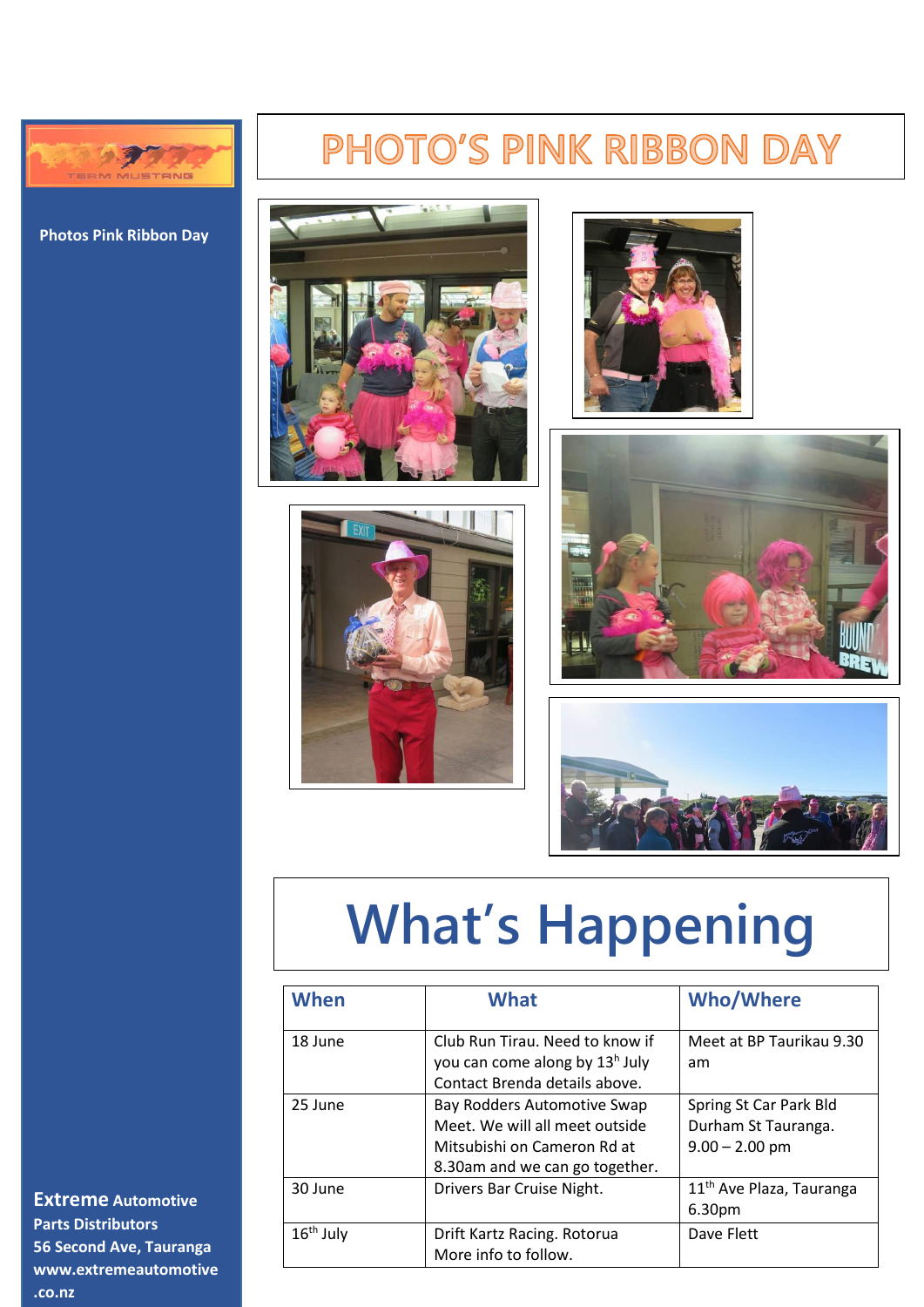

## REMINDERS

1/**Annual Membership Subscriptions**. Those who have still to pay Annual Sub now \$50 for a family membership, please pay as soon as possible.

2/**The Secretary/Treasurer Position** is still vacant, the club needs someone to please step up to fill this role. Please contact David Thomson on ph. 07 332 3600 or Duncan Counsell on ph. 07 577 1488 if you would like to be part of a Growing club and have fun along the way.

3/**CLUB RUNS**. We are always looking for new club run ideas, if you would like to host a run or have some suggestions Dave Flett our Run coordinator would be very pleased to hear from you. Dave on Ph. 07 543 2143

## DATE TO PUT IN DAIRY NOW!!

### "ALL USA DAY" - 19th November

Mark the date up in your calendars! 19<sup>th</sup> November. Last year was great. This year we intend to make it even better with new trophy categories and a call out to give us the perfect weather day.

Preparations have started within the committee, and as time progresses towards the event, we will be asking for assistance, so please remember that any time you can give us will be greatly appreciated. As planning proceeds, we will keep members informed. The previous committee members are kindly contributing their time and experience to make sure this day is a success. This is our day to raise funds for local charities so let's all get into it and enjoy!!

We also need your suggestions for a suitable registered charity for this year's event. Preference is for a local charity, but would consider the wider community. Please use the club e-mail address, and all suggestions are very welcome

### **CLOTHING UNIFORMS – BADGES – SASHES**

We will be placing an order for club shirts and jackets. If you need a jacket or shirt please contact Maree on 021 988 785 or email [mgfred@xtra.co.nz](mailto:mgfred@xtra.co.nz)

Ladies shirts sizes 8,10,12,14,16,18,20,22,24 Price \$50.00

Mens shirts sizes S ,M ,L,XL,2XL,3XL,5XL Price \$50.00

Ladies Jackets sizes S, M,L,XL,2XL Price \$100.00

Mens Jackets size S,ML,XL,2XL,3XL,5XL Price \$100.00

Please order through Maree and make you're your payment to

BOP Mustang Owners Club 02 0372 0186053 00.

Please also advise if you would like to order a Name Badge or Car Sash, prices to be confirmed once we have numbers.